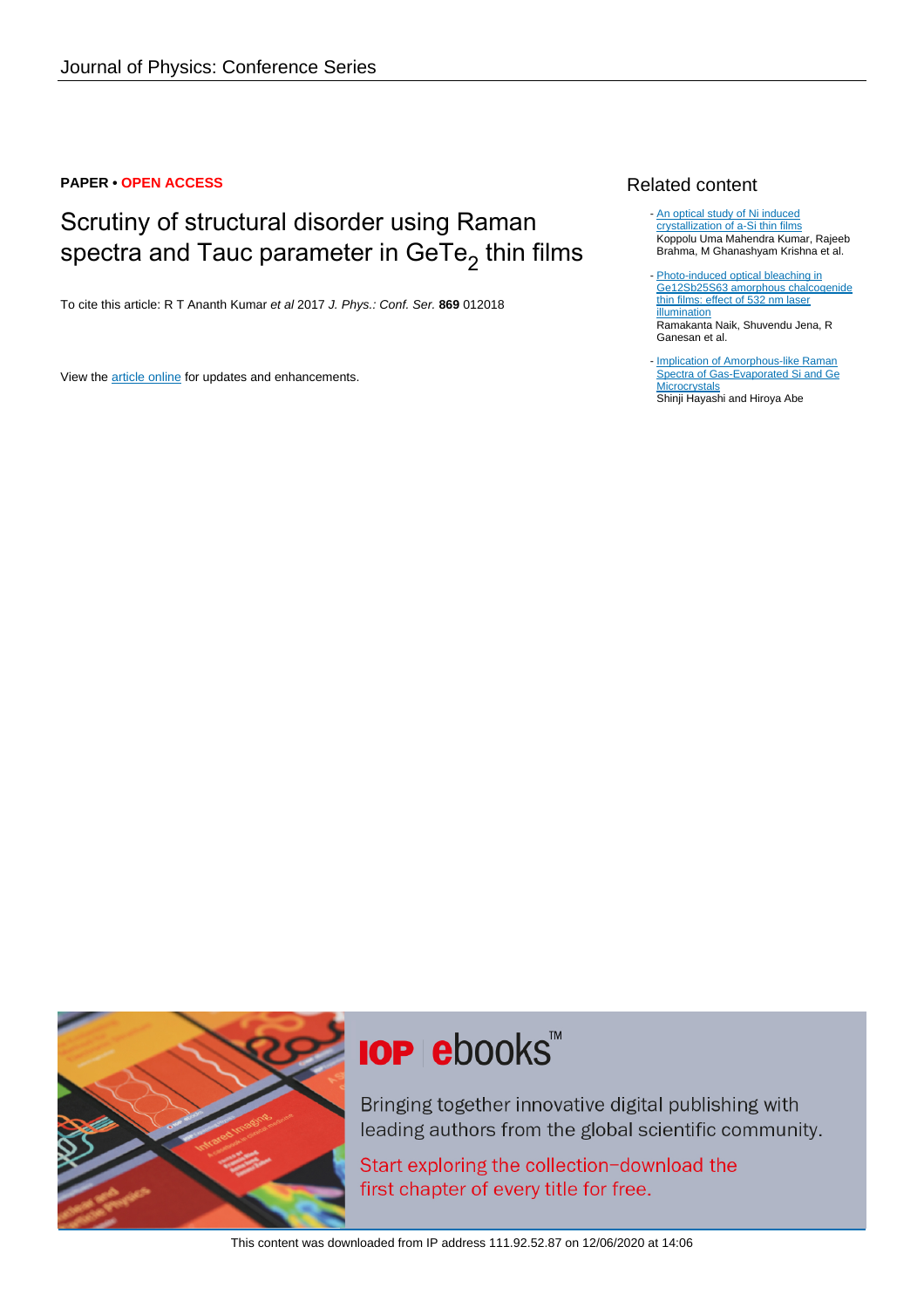### **Scrutiny of structural disorder using Raman spectra and**  Tauc parameter in GeTe<sub>2</sub> thin films

#### ${\bf R}$  T Ananth Kumar<sup>1</sup>, Hussein A Mousa<sup>2</sup>, P Chithra Lekha<sup>3</sup>, Saleh T Mahmoud<sup>1</sup> and N Qamhieh<sup>1,\*</sup>

<sup>1</sup> Department of Physics, UAE University, Al Ain, P.O. Box 15551, United Arab Emirates

 $2$  Department of Petroleum & Chemical Engineering, UAE University, Al Ain, United Arab Emirates

<sup>3</sup> Department of Physics, Indian Institute of Technology Madras, Chennai, Tamil Nadu, India

E-mail: nqamhieh@uaeu.ac.ae

Abstract. The optimization of post deposition annealing in GeTe<sub>2</sub> thin films towards structural rearrangements is reported. From X-ray diffraction, the prominent Bragg's peak is identified, and the full width at half maximum (FWHM), grain size, crystal structure, and microstrain are correlated with the annealing temperature. The process of chemical bonding energy from the Raman spectra confers the homopopolar and heteropolar bond formation. However, the assessed structural disorders are discussed in terms of the Tauc parameter.

#### **1. Introduction**

Binary materials based on tellurium are playing a remarkable role in the field of switching devices [1]. A clear thoughtful of the physical structure for the change from an amorphous to crystalline phase is essential to have an elaborating idea of the switching devices. To tackle this problem, a comprehensive study of samples based on Ge-VI (chalcogenides) materials has been carried out. To achieve this goal, a detailed work has been done on Ge-Te to cram the short and long-range order. Research on optical studies will divulge more on the electronic and band structure characteristics of these materials. In fact, the Tauc parameters will provide knowledge on the bands' tails that are a result of the disorder in the materials [2]. Annealing the film as a post deposition treatment will bring a clear idea about the structural defects resulted in the amorphous to crystalline transition process. The persistence of the present work is to investigate the disorder in the structure of  $Ger\mathbb{e}_2$  thin films and its dependence on the annealing temperature. The study is accomplished by post deposition annealing and performs the X-ray diffraction (XRD), Raman spectra and transmittance analysis.

#### **2. Experiment**

Germanium telluride thin films were deposited onto glass substrates by vacuum evaporation technique using Torr International system at a vacuum of 10<sup>-6</sup> Torr. Films of 100 nm thickness were deposited, and the thickness were controlled and measured by a quartz crystal monitor. High purity bulk  $GeTe<sub>2</sub>$ (99.999 %, Testbourne Ltd, England) was used as precursor material for the evaporation. The stoichiometric ratio was checked using the JEOL JSM-6010 scanning electron microscope, and are highly stoichiometric. The films prepared were annealed for two hours each at different temperatures ranged from 60 – 200 ºC. X-ray diffraction analysis were done using Shimadzu 6100 operated at 30 KV using Ni filter Cu K<sub>a</sub> radiation of wavelength 1.5405 Å. For the optical investigations, the transmission spectra were done using (Jasco V-670) UV-Visible spectrophotometer. The Raman analysis was performed using Horiba Jobin Yuov (HR800UV) with a power of 2 mW.

1 Content from this work may be used under the terms of the[Creative Commons Attribution 3.0 licence.](http://creativecommons.org/licenses/by/3.0) Any further distribution of this work must maintain attribution to the author(s) and the title of the work, journal citation and DOI. Published under licence by IOP Publishing Ltd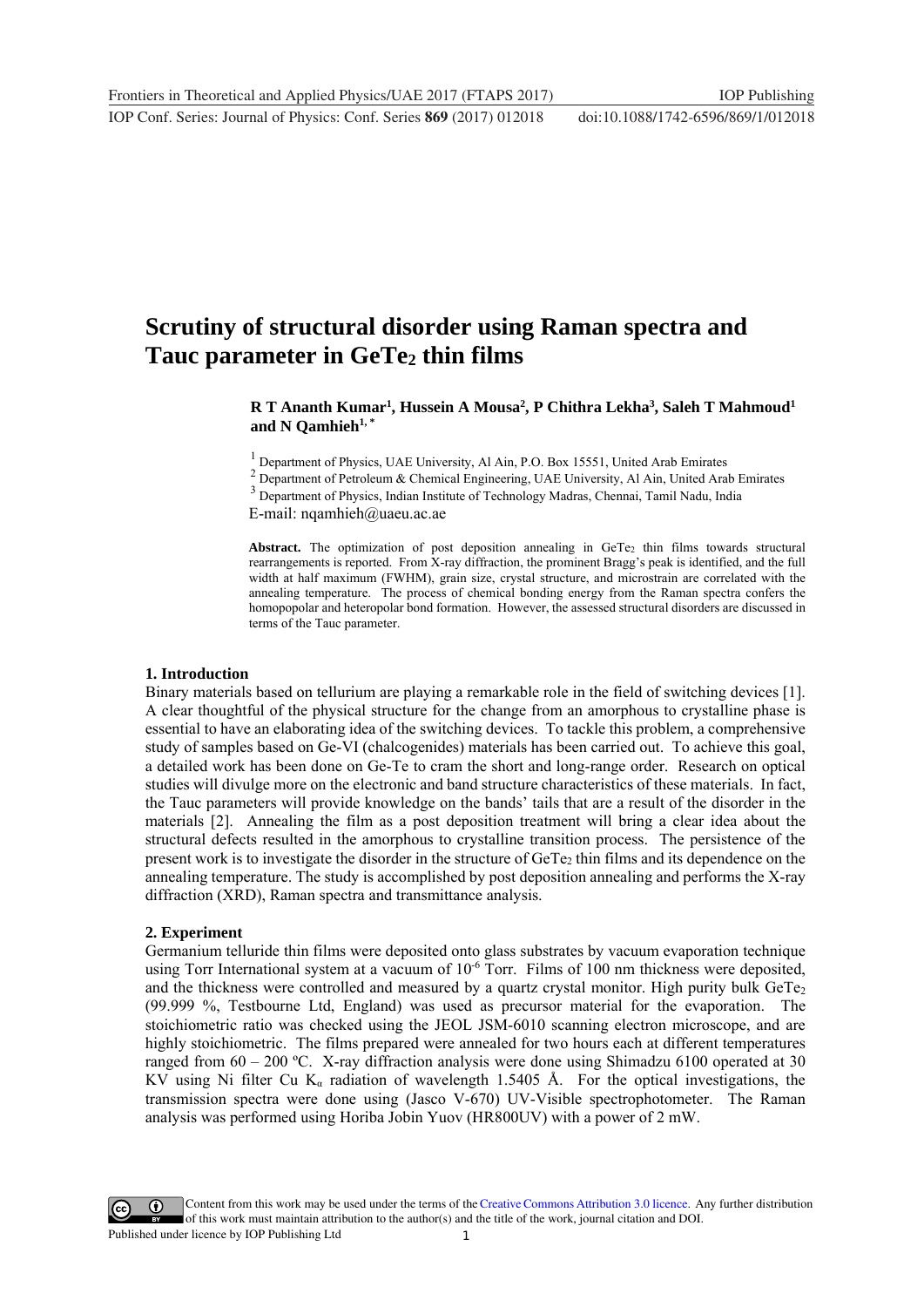**1234567890** IOP Conf. Series: Journal of Physics: Conf. Series **869** (2017) 012018 doi :10.1088/1742-6596/869/1/012018

#### **3. Results**

Figure 1 shows the XRD spectra for GeTe<sub>2</sub> thin films which were annealed at different temperatures as 60, 80, 100, 120, 160 and 200 °C. The as-prepared film is found to be amorphous in nature. The films partially start to crystallize by increasing the annealing temperature. At the annealing temperature of 200 °C the sample shows higher crystallinity, and the diffraction peaks are observed at 23.01°, 26.13°, 27.5°, 29.92°, 40.45°, 43.56°, 49.72° and 53.78° corresponds to (2 2 0), (3 1 1), (2 2 2), (3 2 1), (5 0 0), (5 1 1) and (5 4 1) planes, respectively. The prominent peak is found at 23° belongs to hkl plane (2 2 0).

The grain size was found using Scherer's formula D= kλ/βcosθ, where k denotes the shape factor constant  $(0.94)$ ,  $\lambda$ the wavelength and β the full width at half



**Figure 1.** XRD spectra of GeTe<sub>2</sub> thin films at different annealing temperatures.

maximum. Table 1 shows the values of FWHM of (2 2 0) diffraction peak and the grain size as calculated from the Scherer's formula. The decrement in the FWHM is a signature of an increment in the grain size which signposts the increase in crystallinity with raising the annealing temperature. The microstrain,  $\epsilon$ , is calculated using the formula  $\epsilon = \beta \cos{\theta/4}$ 

Figure 2(a) shows the optical transmittance spectra. The as-prepared film of thickness 100 nm shows a maximum of about 50 % of transmission. Annealing at higher temperature leads to an increase in the transmittance to reach 75% at 80 ºC, and then decreased to reach 42% at annealing temperature of 200 °C. Moreover, with the increase in the annealing temperature a red shift is noticed for the absorption edge. In amorphous semiconductors a strong absorption corresponds to transitions between extended states in the conduction and valance bands, which are characterized by the Tauc optical band gap relation given by

$$
(\alpha h v)^{1/2} = B^{1/2} (h v - E_g), \tag{1}
$$

where  $B^{1/2}$  corresponds to Tauc parameter, *hv* indicates the incident photon energy, and  $E_g$  denotes the optical band gap. Figure 2(b) shows the plot of  $(ahv)^{1/2}$  vs photon energy. The extraction of the linear fit and energy intercept gives the value of  $E_g$ , and the slope crops the value of the Tauc parameter ( $B^{1/2}$ ). Table 1 summarizes the values of  $E<sub>g</sub>$  and  $B<sup>1/2</sup>$ . The as-deposited film shows a band gap of 0.85 eV and it decreases to 0.70 eV when the temperature increases to 200 °C. The measured value of the Tauc parameter is 892 cm<sup>-1/2</sup>eV<sup>-1/2</sup> for the as-prepared film, and it is found to increase by increasing the annealing temperature. On the other hand, the optical band gap decreases when the annealing temperature increases.

The inset of figure 3 shows the Raman spectra for all the annealed films with two broad Raman bands from 110-135 cm<sup>-1</sup> and 135-145 cm<sup>-1</sup> with a maximum at 121 cm<sup>-1</sup> and 141 cm<sup>-1</sup>. Moreover, figure 3 displays the Raman spectra for the film annealed at 200 °C by using the Gaussian fitting and an additional Raman band is noticed at 156 cm-1.

#### **4. Discussion**

Figure 1 shows that when annealing the prepared GeTe<sub>2</sub> thin film at 60 °C, two small crystalline peaks are obtained at  $2\theta = 23^{\circ}$  and  $27^{\circ}$  indicating the initiation of crystallization phase. This result is in agreement with the critical temperature (75 °C) that has been estimated for GeTe<sub>2</sub> thin films by the capacitance-voltage analysis reported earlier [3]. The X-ray diffraction pattern of  $GeTe<sub>2</sub>$  thin film that have been annealed at 200 °C (Figure 1) confirms the cubic crystal structure with unit cell constant of  $a = 11.10 \text{ Å}$  which agrees well with the standard JCPDS data of  $a = 11.09 \text{ Å}$  [4].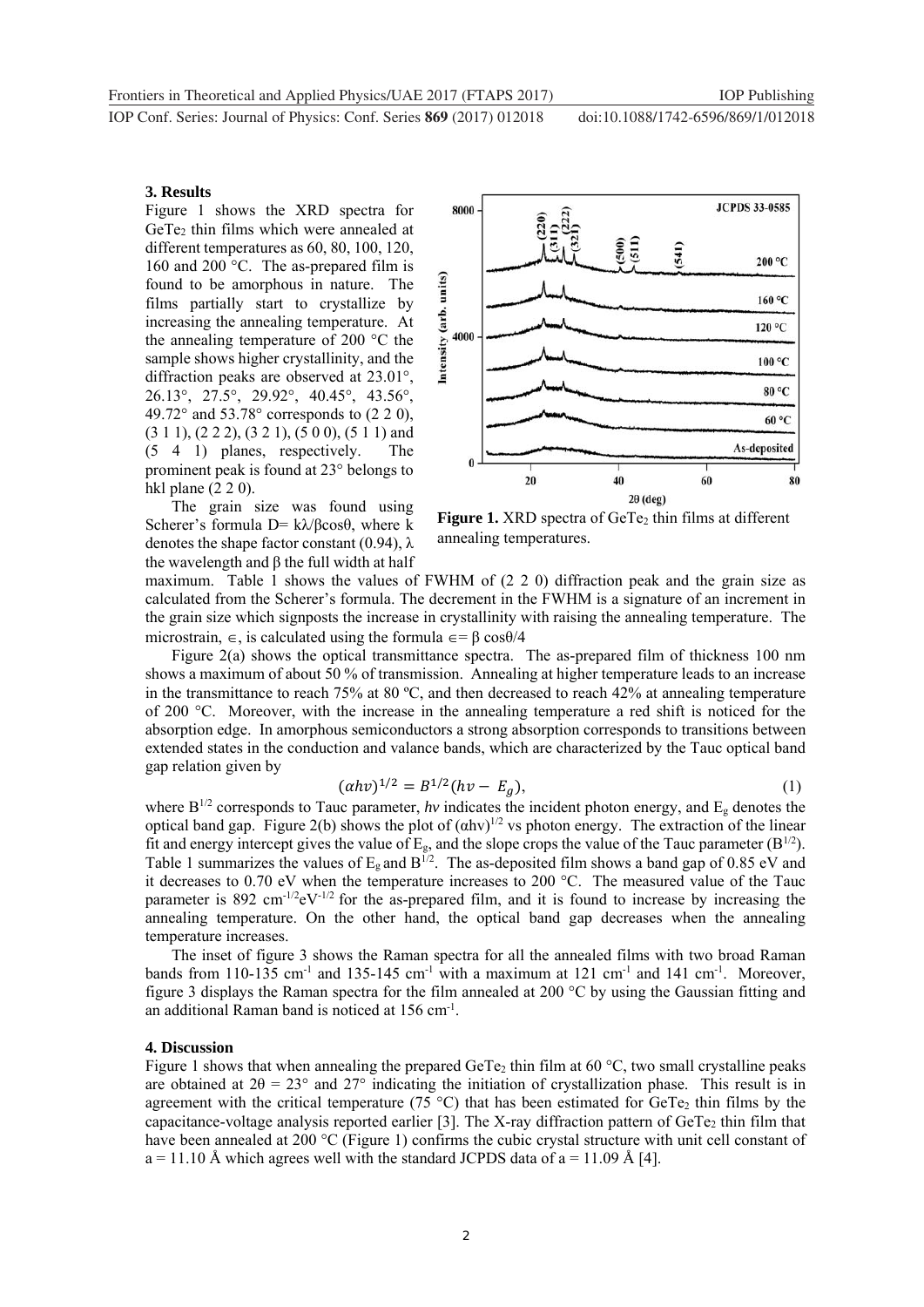**1234567890** IOP Conf. Series: Journal of Physics: Conf. Series **869** (2017) 012018 doi :10.1088/1742-6596/869/1/012018

The decrement in band gap with the increase in annealing temperature (Table 1) is due to the increase in grain size. Moreover, with raise in temperature the adatom mobility increases and consequently the crystallization increased as shown in the red shift observed in transmittance spectra that results in decrease in band gap [7]. The Tauc parameter determined for the as-deposited GeTe<sub>2</sub> thin film  $(892 \text{ cm}^{-1} \text{eV}^{-1})$  is considered as a measure of disorder, which is found to increase with the disorder as evident from Table 1, and agrees with data in literature [8]. With increase in annealing temperature the order gets increase and structural rearrangements taking place, which leads to transition from amorphous to crystalline phases. Tellurium which is twofold coordinated makes GeTe<sub>2</sub> a more stoichiometric compound upon annealing which ease structural rearrangement. Germanium and tellurium with 4 and 2 valences, respectively, easily saturate the bond requirement upon rearrangement. This structural rearrangement can be explained by chemical bond energy process [9] that says: (i) The formation of heteropolar bonds favor more likely than the homopolar bonds (ii) depending on the valance requirement the atoms prefer to bond among each other and (iii) the higher bonding energy is preferable. In GeTe<sub>2</sub> system, Ge-Ge, Te-Te and Ge-Te bonds are formed depending on the structural changes taking place at the host network. The bond energies of homopolar and heteropolar bonds are as follows: Ge-Ge (157.3 KJ/mol), Te-Te (138.1 KJ/mol) and Ge-Te (157.3 KJ/mol) [9]. Stronger bonds of Ge-Ge and Ge-Te are formed initially and later the weaker bonds of Te-Te are formed in excess as of chalcogenides. These results are also in agreement with Raman spectroscopy.

From the inset of figure 3 the two broad Raman bands around 121 and 141  $cm<sup>-1</sup>$  for the as-deposited GeTe<sub>2</sub> thin film may be due to the availability of amorphous Ge-Te phases that existed in a large-scale atomic distribution.



**Figure 2** (a) Transmittance and (b) Tauc plot of  $GeTe<sub>2</sub>$ thin films.

**Table 1.** Values of D, FWHM,  $\varepsilon$ ,  $E_g$  and  $B^{1/2}$  of GeTe<sub>2</sub> thin films.

| GeTe <sub>2</sub> | Grain  | <b>FWHM</b>     | ε           | $E_{\rm g}$ | $\mathbf{B}^{1/2}$ |
|-------------------|--------|-----------------|-------------|-------------|--------------------|
| Thin              | size D |                 |             |             | $cm^{-1/2}$        |
| film              | (nm)   | $(\text{deg.})$ | $x 10^{-3}$ | eV          | $eV^{-1/2}$        |
|                   |        |                 |             |             |                    |
| As-prep           |        |                 |             | 0.85        | 892                |
| 60 °C             | 18     | 0.4723          | 1.89        | 0.84        | 963                |
| 80 °C             | 29     | 0.2931          | 1.17        | 0.84        | 1009               |
| 100 °C            | 31     | 0.2755          | 1.11        | 0.82        | 1113               |
| 120 °C            | 34     | 0.2513          | 10          | 0.81        | 1221               |
| 160 °C            | 36     | 0.2362          | 0.947       | 0.81        | 1330               |
| 200 °C            | 44     | 0.196           | 0.786       | 0.70        | 1340               |
|                   |        |                 |             |             |                    |

Increasing the annealing temperature from 60 °C to 200 °C, the obtained Raman bands turn out to be slightly stronger and their width turn into narrower. Figure 3 shows the Gaussian fitting for the film